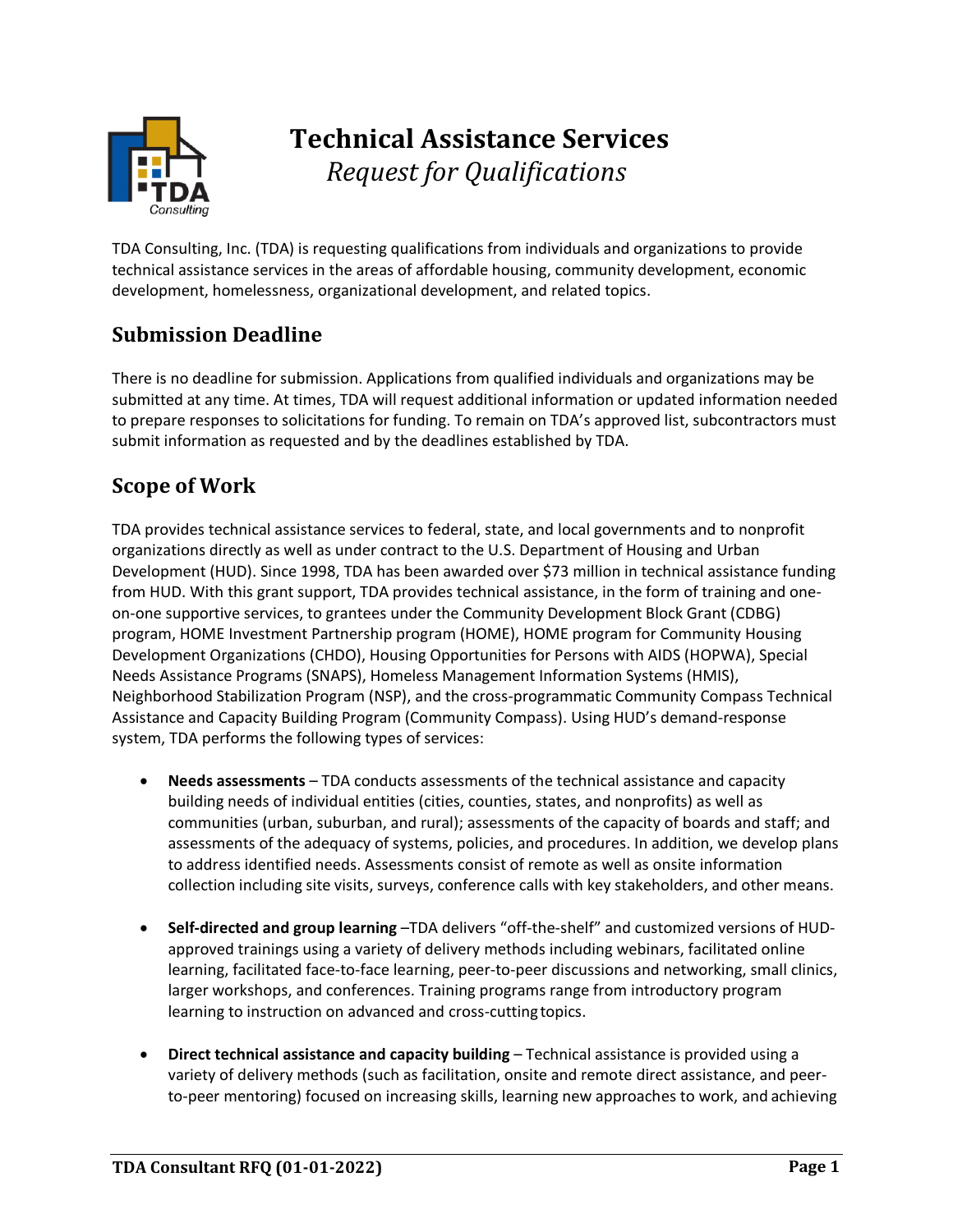better performance. TDA provides assistance on an array of topics including board governance, staff roles and responsibilities, programmatic rules and requirements, developing strategic and business plans, measuring performance, developing written policies and procedures, establishing thorough financial management systems, understanding the housing development process, monitoring construction and rehabilitation, and ensuring strong and compliant written agreements, among others.

• **Developing tools and products** – Tools and other resources are developed to assist organizations in meeting program requirements. Some of these include toolkits, selfassessments, process flowcharts, sample forms, desk guides, manuals, training curricula, and resource flash drives.

In the past TDA has used consultants with expertise in the following areas. We anticipate our needs will continue in these areas and others.

- Acquiring and rehabilitating foreclosed and vacant properties
- Asset and property management
- Board Development
- Capacity building for homeless program Continua of Care
- Capacity building fornonprofits
- Change Management
- Construction and rehabilitation management
- Disaster Recovery Grant Reporting (DRGR) system
- Economic development
- **Environmental review**
- Financial leveraging
- Financial management
- Homeless prevention
- Housing counseling
- Housing market analysis
- Housing program development, finance, and operations
- Housing rehabilitation
- Integrated Disbursement and Information System (IDIS)
- Integrating services with housing
- Lead-based paint remediation
- Lease purchase
- Mainstream resources
- Monitoring and compliance
- Neighborhood planning
- Organizational Development
- Performance measurement and reporting outcomes
- Permanent supportive housing operations andmanagement
- Professional Development
- Relocation and real property acquisition
- Research and Analysis
- Single family and rental housing development
- Strategic Planning and Policy Development
- Supportive housing development
- Tenant-based rental assistance
- Underwriting and financing of projects

Qualified individuals and organizations will receive an executed Consultant Master Agreement (see attached) that will govern work completed under any HUD technical assistance grants TDA has received and/or will receive in upcoming funding competitions. Because TDA uses HUD's demand-response system to provide technical assistance, being qualified and executing the agreement does not ensure any individual or organization will receive work. HUD requests services and TDA responds with staff and subcontractors qualified to provide the services being requested based on TDA's determination concerning expertise, availability, rates, location, and other factors. Any specific work assigned to a consultant will be detailed in a Task Assignment from TDA outlining specific actions required to meet HUD's programmatic needs.